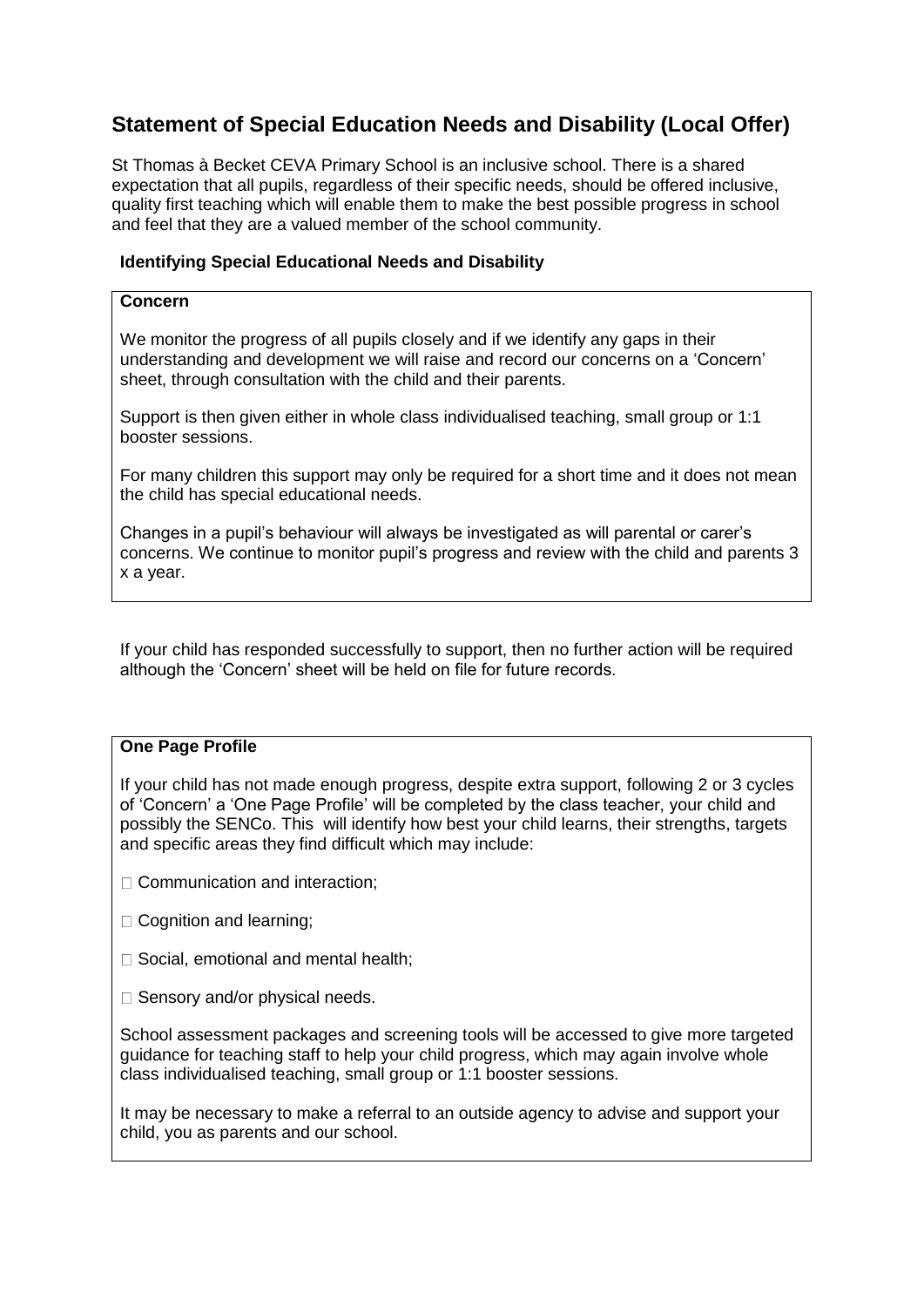## **My Support Plan**

This is when your child will be added to our Special Needs Register.

If your child requires more sustained support from external agencies to maintain progress our 'One page profile' is incorporated into the Local Authority 'My Support Plan'. This also considers the long term needs of the child and other support needed to further develop progress.

At this stage, the 'My Support Plan' is also registered with the Local Authority.

#### **An Education, Health Care Plan (EHCP) previously known as a Statement of Educational Needs**

Your child may be identified by the class teacher and SENCO as needing a particularly high level of individual or small group teaching, which cannot be provided from the budget available to school.

The school (or you) can request that the Local Authority carry out a statutory assessment of your child's needs. This is a legal process and you can find more details about this on the Local Authority (LA) based Local Offer, on the Wiltshire website –

<http://www.wiltshire.gov.uk/local-offer>

At all stages, if and when permission is granted, the class teachers and SENCO will discuss your child at our regular 'Solution Focus Meetings' with a SENs advisor and an Educational Psychologist. These meetings provide us with further ideas to support your child.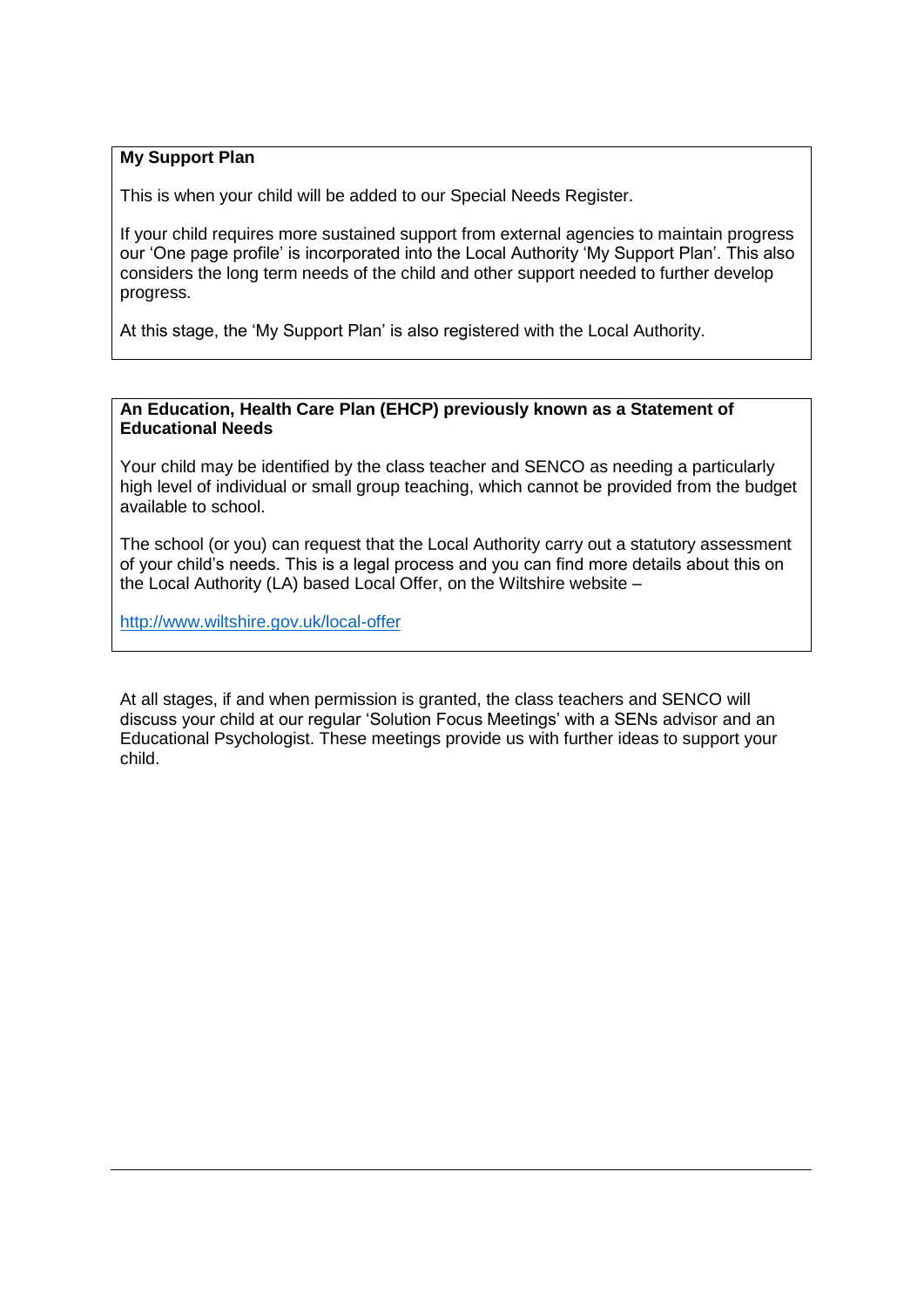## **Supporting Educational needs and disability**

These are some of the ways in which your child may be supported

#### **Communication and interaction**

- Targeted Speech and Language Therapy Programmes
- In class targets
- 1:1 with appropriate therapist
- $\bullet$  1:1 with TA
- Vocabulary preparation prior to topic teaching
- Personalised visual timetables
- Sequencing activities
- Targeted EP support
- Specialised and personalised management transitions between activities
- Classroom organisation strategies

## **Cognition and Learning**

Personalised activities within whole class teaching

- Targeted praise and reinforcement
- Preparation for new learning, e.g. mind mapping
- Small group or one to one support within the whole class
- Additional resources, e.g. word banks, overlays, cloze procedures
- Chunking learning
- Templates for writing
- Booster groups
- Consideration to seating position in classroom
- Timers/additional time given

Literacy support

- KS2 Phonics catch-up programme
- Reading Eggs
- Ed Shed
- Jolly Phonics
- Letters and Sounds materials KS1 phonics
- Nessy Dyslexia ICT programme
- Word Shark
- Barrington Stoke books
- 1:1 daily reading
- Paired reading
- Reviewing written work 1:1 with pupil
- Small group writing workshops
- Word Shark
- Inference resources